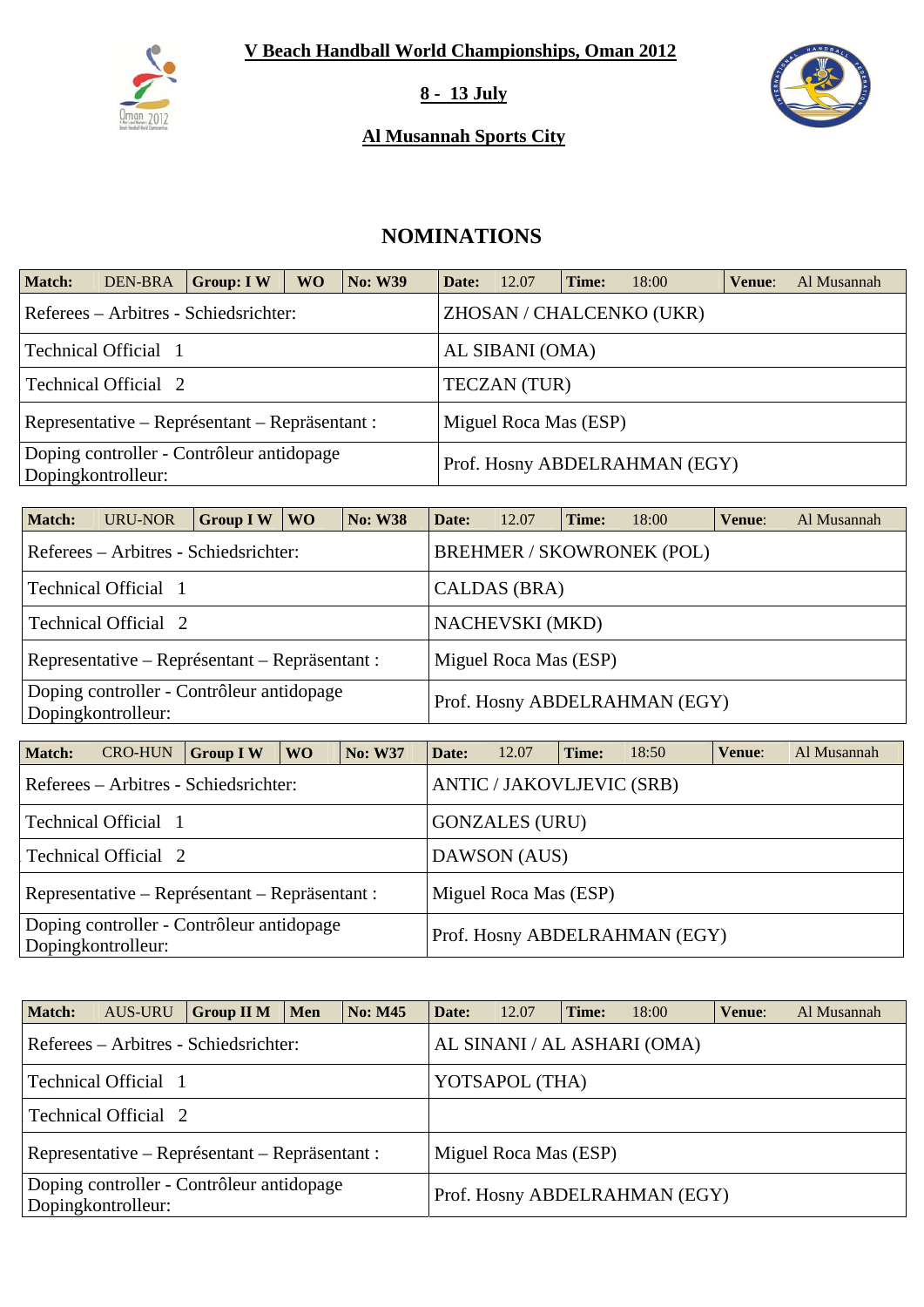

## **8 - 13 July**



| Match: | UKR-EGY                                                         | <b>Group I M</b> | Men | <b>No: M38</b> | Date:               | 12.07 | Time:                 | 18:50                         | <b>Venue:</b> Al Musannah |
|--------|-----------------------------------------------------------------|------------------|-----|----------------|---------------------|-------|-----------------------|-------------------------------|---------------------------|
|        | Referees – Arbitres - Schiedsrichter:                           |                  |     |                |                     |       |                       | CASELLA / SALGUERO (ARG)      |                           |
|        | Technical Official 1                                            |                  |     |                | <b>TECZAN (TUR)</b> |       |                       |                               |                           |
|        | Technical Official 2                                            |                  |     |                | AL SIBANI (OMA)     |       |                       |                               |                           |
|        | Representative – Représentant – Repräsentant :                  |                  |     |                |                     |       | Miguel Roca Mas (ESP) |                               |                           |
|        | Doping controller - Contrôleur antidopage<br>Dopingkontrolleur: |                  |     |                |                     |       |                       | Prof. Hosny ABDELRAHMAN (EGY) |                           |

| <b>Match:</b> | RUS-CRO                                                         | <b>Group I M</b> | <b>Men</b> | <b>No: M39</b> | Date:                         | 12.07                          | Time: | 18:50 | Venue: | Al Musannah |  |  |
|---------------|-----------------------------------------------------------------|------------------|------------|----------------|-------------------------------|--------------------------------|-------|-------|--------|-------------|--|--|
|               | Referees – Arbitres - Schiedsrichter:                           |                  |            |                |                               | <b>MARTINEZ / MONICO (URU)</b> |       |       |        |             |  |  |
|               | <b>Technical Official</b> 1                                     |                  |            |                |                               | <b>NACHEVSKI</b> (MKD)         |       |       |        |             |  |  |
|               | Technical Official 2                                            |                  |            |                |                               | CALDAS (BRA)                   |       |       |        |             |  |  |
|               | Representative – Représentant – Repräsentant :                  |                  |            |                |                               | Miguel Roca Mas (ESP)          |       |       |        |             |  |  |
|               | Doping controller - Contrôleur antidopage<br>Dopingkontrolleur: |                  |            |                | Prof. Hosny ABDELRAHMAN (EGY) |                                |       |       |        |             |  |  |

| <b>Match:</b> | <b>BRA-ESP</b>                                                  | <b>Group I M</b> | Men | <b>No: M37</b> | Date:                 | 12.07                      | Time: | 18:50                         | Venue: | Al Musannah |  |  |
|---------------|-----------------------------------------------------------------|------------------|-----|----------------|-----------------------|----------------------------|-------|-------------------------------|--------|-------------|--|--|
|               | Referees – Arbitres - Schiedsrichter:                           |                  |     |                |                       | <b>BAKER / SALEM (UAE)</b> |       |                               |        |             |  |  |
|               | Technical Official 1                                            |                  |     |                |                       | DAWSON (AUS)               |       |                               |        |             |  |  |
|               | Technical Official 2                                            |                  |     |                |                       | <b>GONZALES (URU)</b>      |       |                               |        |             |  |  |
|               | Representative – Représentant – Repräsentant :                  |                  |     |                | Miguel Roca Mas (ESP) |                            |       |                               |        |             |  |  |
|               | Doping controller - Contrôleur antidopage<br>Dopingkontrolleur: |                  |     |                |                       |                            |       | Prof. Hosny ABDELRAHMAN (EGY) |        |             |  |  |

| <b>Match:</b> | <b>CHN-THA</b>                                                  | Group II W $\vert$ WO | <b>No: W47</b> | Date:                         | 12.07                        | Time: | 18:50 | Venue: | Al Musannah |  |
|---------------|-----------------------------------------------------------------|-----------------------|----------------|-------------------------------|------------------------------|-------|-------|--------|-------------|--|
|               | Referees – Arbitres - Schiedsrichter:                           |                       |                |                               | <b>BONIFERT / OLAH (HUN)</b> |       |       |        |             |  |
|               | Technical Official 1                                            |                       |                |                               | <b>CENTENO</b> (ESA)         |       |       |        |             |  |
|               | Technical Official 2                                            |                       |                |                               |                              |       |       |        |             |  |
|               | Representative – Représentant – Repräsentant :                  |                       |                | Miguel Roca Mas (ESP)         |                              |       |       |        |             |  |
|               | Doping controller - Contrôleur antidopage<br>Dopingkontrolleur: |                       |                | Prof. Hosny ABDELRAHMAN (EGY) |                              |       |       |        |             |  |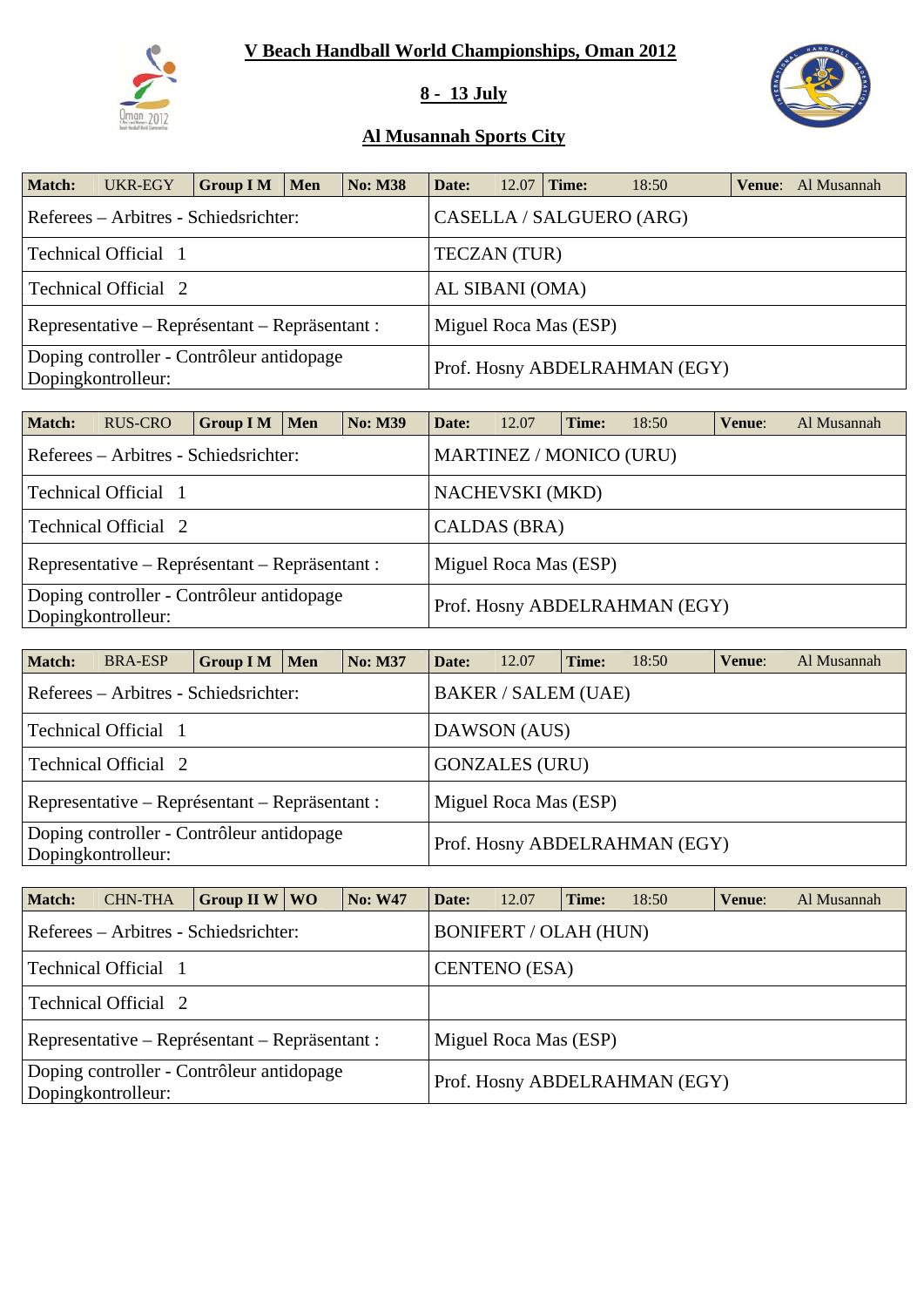

### **8 - 13 July**



| <b>Match:</b> | OMA-IOC                                                         | <b>Group II M   Men</b> | <b>No: M43</b> | Date:                         | 12.07                 | Time: | 19:40                            | Venue: | Al Musannah |
|---------------|-----------------------------------------------------------------|-------------------------|----------------|-------------------------------|-----------------------|-------|----------------------------------|--------|-------------|
|               | Referees – Arbitres - Schiedsrichter:                           |                         |                |                               |                       |       | <b>BREHMER / SKOWRONEK (POL)</b> |        |             |
|               | Technical Official 1                                            |                         |                |                               | YOTSAPOL (THA)        |       |                                  |        |             |
|               | Technical Official 2                                            |                         |                |                               | <b>TECZAN</b> (TUR)   |       |                                  |        |             |
|               | Representative – Représentant – Repräsentant :                  |                         |                |                               | Miguel Roca Mas (ESP) |       |                                  |        |             |
|               | Doping controller - Contrôleur antidopage<br>Dopingkontrolleur: |                         |                | Prof. Hosny ABDELRAHMAN (EGY) |                       |       |                                  |        |             |

| <b>Match:</b>                                                   | <b>BRN-QAT</b>                                                          | <b>Group II M</b>                     | <b>Men</b> | <b>No: M44</b> | Date:                         | 12.07                     | Time: | 19:40 | Venue: | Al Musannah |  |  |
|-----------------------------------------------------------------|-------------------------------------------------------------------------|---------------------------------------|------------|----------------|-------------------------------|---------------------------|-------|-------|--------|-------------|--|--|
|                                                                 |                                                                         | Referees – Arbitres - Schiedsrichter: |            |                |                               | ANTIC / JAKOVLJEVIC (SRB) |       |       |        |             |  |  |
|                                                                 | Technical Official 1                                                    |                                       |            |                |                               | <b>NACHEVSKI</b> (MKD)    |       |       |        |             |  |  |
|                                                                 | Technical Official 2                                                    |                                       |            |                |                               | CALDAS (BRA)              |       |       |        |             |  |  |
|                                                                 | Representative – Représentant – Repräsentant :<br>Miguel Roca Mas (ESP) |                                       |            |                |                               |                           |       |       |        |             |  |  |
| Doping controller - Contrôleur antidopage<br>Dopingkontrolleur: |                                                                         |                                       |            |                | Prof. Hosny ABDELRAHMAN (EGY) |                           |       |       |        |             |  |  |

| <b>Match:</b>        | tba | Group SF1 1-4W                                 | W <sub>0</sub> | <b>No: W49</b>                | Date: | 12.07                 | Time: | 20:30 | Venue: | Al Musannah |
|----------------------|-----|------------------------------------------------|----------------|-------------------------------|-------|-----------------------|-------|-------|--------|-------------|
|                      |     | Referees – Arbitres - Schiedsrichter:          |                |                               | tba   |                       |       |       |        |             |
| Technical Official 1 |     |                                                |                |                               | tba   |                       |       |       |        |             |
| Technical Official 2 |     |                                                |                |                               |       |                       |       |       |        |             |
|                      |     | Representative – Représentant – Repräsentant : |                |                               |       | Miguel Roca Mas (ESP) |       |       |        |             |
| Dopingkontrolleur:   |     | Doping controller - Contrôleur antidopage      |                | Prof. Hosny ABDELRAHMAN (EGY) |       |                       |       |       |        |             |

| <b>Match:</b> | <b>ITA-POL</b>                                                  | Group II W $\vert$ WO | <b>No: W48</b> | Date:                         | 12.07                 | Time: | 20:30                       | Venue: | Al Musannah |  |
|---------------|-----------------------------------------------------------------|-----------------------|----------------|-------------------------------|-----------------------|-------|-----------------------------|--------|-------------|--|
|               | Referees – Arbitres - Schiedsrichter:                           |                       |                |                               |                       |       | AL SINANI / AL ASHARI (OMA) |        |             |  |
|               | Technical Official 1                                            |                       |                |                               | <b>GONZALES (URU)</b> |       |                             |        |             |  |
|               | Technical Official 2                                            |                       |                |                               |                       |       |                             |        |             |  |
|               | Representative – Représentant – Repräsentant :                  |                       |                |                               | Miguel Roca Mas (ESP) |       |                             |        |             |  |
|               | Doping controller - Contrôleur antidopage<br>Dopingkontrolleur: |                       |                | Prof. Hosny ABDELRAHMAN (EGY) |                       |       |                             |        |             |  |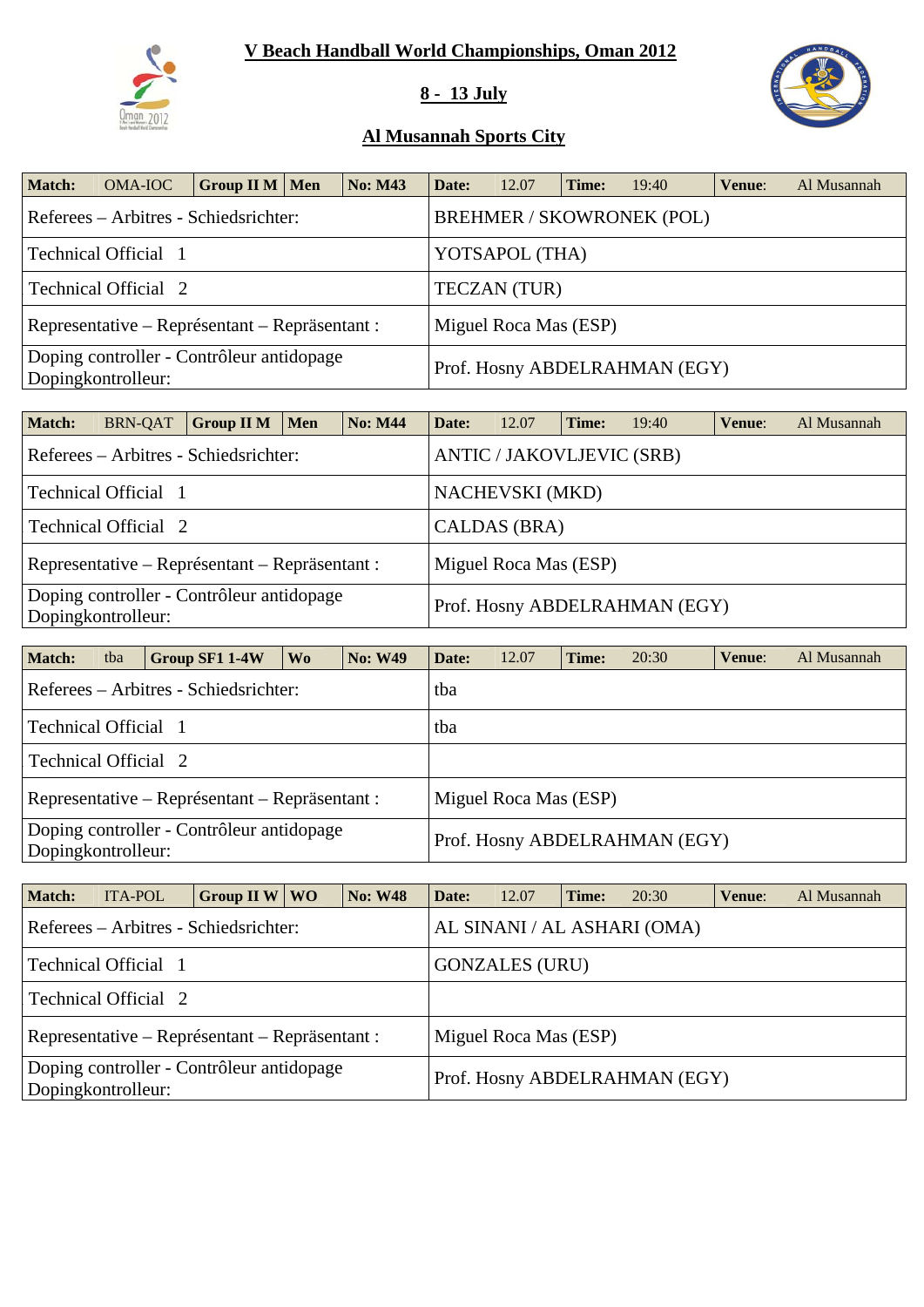# **V Beach Handball World Championships, Oman 2012**



### **8 - 13 July**



| <b>Match:</b>                                                   | AUS-SIN                                        | Group II W   WO |  | <b>No: W46</b> | Date:                    | 12.07                         | Time: | 20:30 | Venue: | Al Musannah |  |  |
|-----------------------------------------------------------------|------------------------------------------------|-----------------|--|----------------|--------------------------|-------------------------------|-------|-------|--------|-------------|--|--|
|                                                                 | Referees – Arbitres - Schiedsrichter:          |                 |  |                | CASELLA / SALGUERO (ARG) |                               |       |       |        |             |  |  |
|                                                                 | Technical Official 1                           |                 |  |                | <b>CENTENO</b> (ESA)     |                               |       |       |        |             |  |  |
|                                                                 | Technical Official 2                           |                 |  |                |                          |                               |       |       |        |             |  |  |
|                                                                 | Representative – Représentant – Repräsentant : |                 |  |                | Miguel Roca Mas (ESP)    |                               |       |       |        |             |  |  |
| Doping controller - Contrôleur antidopage<br>Dopingkontrolleur: |                                                |                 |  |                |                          | Prof. Hosny ABDELRAHMAN (EGY) |       |       |        |             |  |  |

| <b>Match:</b>                                                   | tba | Group SF2 2-3W | W <sub>O</sub> | <b>No: W50</b> | Date: | 12.07                         | Time: | 21:20 | Venue: | Al Musannah |  |  |  |
|-----------------------------------------------------------------|-----|----------------|----------------|----------------|-------|-------------------------------|-------|-------|--------|-------------|--|--|--|
| Referees – Arbitres - Schiedsrichter:                           |     |                |                |                |       | tba                           |       |       |        |             |  |  |  |
| Technical Official 1                                            |     |                |                |                | tba   |                               |       |       |        |             |  |  |  |
| Technical Official 2                                            |     |                |                |                |       |                               |       |       |        |             |  |  |  |
| Representative – Représentant – Repräsentant :                  |     |                |                |                |       | Miguel Roca Mas (ESP)         |       |       |        |             |  |  |  |
| Doping controller - Contrôleur antidopage<br>Dopingkontrolleur: |     |                |                |                |       | Prof. Hosny ABDELRAHMAN (EGY) |       |       |        |             |  |  |  |

| <b>Match:</b>                                                   | tba | Group SF1 1-4M                        | Men | <b>No: M49</b> | Date: | 12.07                         | Time: | 22:10 | Venue: | Al Musannah |  |  |  |
|-----------------------------------------------------------------|-----|---------------------------------------|-----|----------------|-------|-------------------------------|-------|-------|--------|-------------|--|--|--|
|                                                                 |     | Referees – Arbitres - Schiedsrichter: |     |                | tba   |                               |       |       |        |             |  |  |  |
| Technical Official 1                                            |     |                                       |     |                | tba   |                               |       |       |        |             |  |  |  |
| Technical Official 2                                            |     |                                       |     |                |       |                               |       |       |        |             |  |  |  |
| Representative – Représentant – Repräsentant :                  |     |                                       |     |                |       | Miguel Roca Mas (ESP)         |       |       |        |             |  |  |  |
| Doping controller - Contrôleur antidopage<br>Dopingkontrolleur: |     |                                       |     |                |       | Prof. Hosny ABDELRAHMAN (EGY) |       |       |        |             |  |  |  |

| <b>Match:</b>                                                   | AUS-IOC              | <b>Group II M</b>                     | $\blacksquare$ Men | <b>No: M47</b> | Date:                   | 12.07                         | Time: | 22:10 | Venue: | Al Musannah |  |  |
|-----------------------------------------------------------------|----------------------|---------------------------------------|--------------------|----------------|-------------------------|-------------------------------|-------|-------|--------|-------------|--|--|
|                                                                 |                      | Referees – Arbitres - Schiedsrichter: |                    |                | MARTINEZ / MONICO (URU) |                               |       |       |        |             |  |  |
|                                                                 | Technical Official 1 |                                       |                    |                | AL SIBANI (OMA)         |                               |       |       |        |             |  |  |
|                                                                 | Technical Official 2 |                                       |                    |                |                         |                               |       |       |        |             |  |  |
| Representative – Représentant – Repräsentant :                  |                      |                                       |                    |                |                         | Miguel Roca Mas (ESP)         |       |       |        |             |  |  |
| Doping controller - Contrôleur antidopage<br>Dopingkontrolleur: |                      |                                       |                    |                |                         | Prof. Hosny ABDELRAHMAN (EGY) |       |       |        |             |  |  |